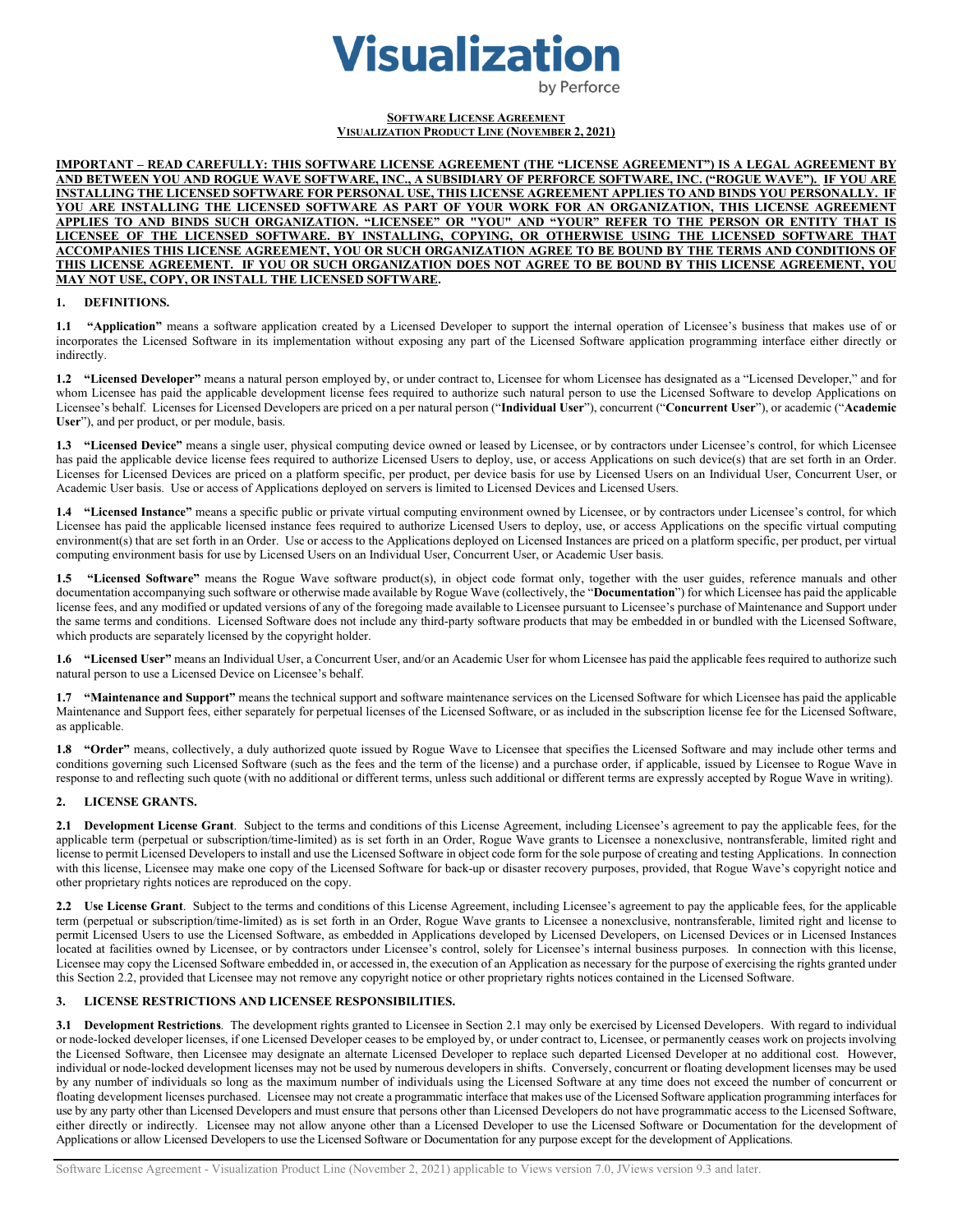**3.2 Use Restrictions**. The use rights granted to Licensee in Section 2.2 may only be exercised by Licensed Users and on the Licensed Devices and Licensed Instances owned or leased by Licensee, or by contractors under Licensee's control, and located at facilities owned or leased by Licensee, or by contractors under Licensee's control, and for which Licensee has paid the applicable license fees. Licensee must license every a single user, physical computing device and public or private virtual computing environment that runs, provides data to, uses services provided by, or otherwise accesses Applications containing the Licensed Software. Licensee may not install Applications on back-up or fail-over devices or instances without paying the applicable fees for such devices or instances. Notwithstanding any license management mechanisms used by the Licensed Software, Licensee is responsible for ensuring that the Licensed Software is not used by parties other than Licensed Users, or on devices and instances in excess of those for which Licensee has paid the applicable fees. Individual User license rights may only be exercised by individuals employed by or under contract to Licensee for whom Licensee has paid the applicable per product Individual User license fees. If an Individual User ceases to be employed by, or under contract to, Licensee or permanently ceases work on projects involving the Licensed Software, then Licensee may designate an alternate Individual User to replace such departed Individual User at no additional cost. However, the Individual User license is not a concurrent license that may be used by more than one individual in shifts. Concurrent User license rights may only be exercised by individuals employed by, or under contract to Licensee, and for whom Licensee has paid the applicable per product Concurrent User license fees. Licensee must ensure that no more than the maximum number of licensed Concurrent Users are using the Licensed Software at any one time. Academic User license rights may only be exercised by a teacher or student at an accredited institution organized and operated exclusively for the purpose of teaching its enrolled students (*e.g.*, a university, college, or high school) that has been granted a discount to authorize such person to use the Licensed Software solely for student instruction and learning. Academic discounts are not available for satellite organizations such as research laboratories and hospitals.

**3.3 Distribution Restrictions**. Except as may be otherwise specified in a written addendum to this License Agreement executed by Rogue Wave, Licensee has no right to copy for distribution, distribute, or permit deployment of the Licensed Software or Applications on devices and instances, or at facilities not owned or leased by Licensee, or by contractors under Licensee's control.

**3.4 General Use Limitations**. All rights not specifically granted herein are retained by Rogue Wave. Licensee may not, nor may Licensee permit any other person or entity to use, copy, modify, or distribute the Licensed Software (electronically or otherwise), or any copy, adaptation, transcription, or merged portion thereof, or the Documentation except as expressly authorized by Rogue Wave. Licensee may not modify or port the Licensed Software to operate on or deploy the Licensed Software or Applications on platforms other than those for which it has paid the appropriate fees. Licensee may not, nor may Licensee permit any other person or entity to, reverse assemble, reverse compile, or otherwise translate any binary forms of the Licensed Software, except to the extent applicable laws specifically prohibit such restriction. Licensee's rights may not be transferred, leased, assigned, or sublicensed except for a transfer of the License Agreement in its entirety to (1) a successor in interest of Licensee's entire business who assumes the obligations of this License Agreement, or (2) any other party who is reasonably acceptable to Rogue Wave, enters into a substitute version of this License Agreement, and pays an administrative fee intended to cover attendant costs. No service bureau work, multiple-user license, or time-sharing arrangement is permitted, except as expressly authorized in writing by Rogue Wave. If Licensee uses, copies, or modifies the Licensed Software or transfers possession of any copy, adaptation, transcription, or merged portion thereof to any other party in any way not expressly authorized in writing by Rogue Wave, all licenses under this License Agreement are automatically terminated.

**3.5 Proprietary Protection**.Rogue Wave shall have sole and exclusive ownership of all right, title, and interest in and to the Licensed Software and all modifications and enhancements thereof (including ownership of all trade secrets and copyrights pertaining thereto), subject only to the rights and privileges expressly granted to Licensee herein by Rogue Wave. This License Agreement does not provide Licensee with title or ownership of the Licensed Software, but only a right of limited use. Licensee must keep the Licensed Software free and clear of all claims, liens, and encumbrances.

**3.6 Compliance Verification**. Licensee must have a commercially reasonable process in place to track the usage of the Licensed Software in order to ensure that the appropriate license fees have been paid under this License Agreement. Licensee will, upon Rogue Wave's request, certify in writing its usage of Licensed Software. In the event Licensee fails to provide such certification within thirty (30) days of Rogue Wave's request, or, if Rogue Wave reasonably believes that a certification provided by Licensee is inaccurate, Licensee will permit Rogue Wave, or a mutually-approved independent representative, to enter Licensee's premises, during regular business hours, to verify Licensee's compliance with the terms of this License Agreement.

## **3.7 Confidentiality**.

(a) Confidentiality General Terms. Each party to this License Agreement agrees to keep confidential and to use only for purposes of performing its obligations under this License Agreement, any proprietary or confidential information of the other party disclosed pursuant to this License Agreement that is marked as confidential, is identified at the time of disclosure as confidential, or that would reasonably be considered confidential or proprietary in nature. The obligation of confidentiality shall not apply to information that is publicly available through authorized disclosure, or information that is required to be disclosed by law, government order, or request to be disclosed (provided that the receiving party shall give reasonable advance written notice to the other party prior to such disclosure and an opportunity, at the objecting party's expense, to take legal steps to resist or narrow such request). Licensee acknowledges and agrees that the Licensed Software shall be deemed as Rogue Wave's confidential information, as more particularly provided in Section 3.7(b) of this License Agreement. Each party's obligations of nondisclosure with regard to proprietary or confidential information are effective as of the date such proprietary or confidential information is first disclosed to the receiving party and will expire five (5) years thereafter; *provided*, *however*, that with respect to any proprietary or confidential information that constitutes a trade secret (as determined under applicable laws), such obligations of nondisclosure will survive the termination or expiration of this License Agreement for as long as such proprietary or confidential information remains subject to trade secret protection under applicable laws.

Confidentiality of Licensed Software. Licensee agrees to maintain in confidence the object code version of the Licensed Software by using at least the same physical and other security measures as Licensee uses for its own confidential technical information and documentation, but in no case less than reasonable measures. Licensee further agrees not to disclose the object code version of the Licensed Software, or any aspect thereof (including, without limitation, header files), to anyone other than employees or contractors who have a need to know or obtain access to such information in order to support Licensee's authorized use of the Licensed Software and are bound to protect such information against any other use or disclosure. These obligations shall not apply to any information generally available to the public, ascertainable based on the operation of the binary code version of Applications, independently developed or obtained without reliance on Rogue Wave's information, or as approved for release in writing by Rogue Wave without restriction.

**3.9 Development of Applications**. The Licensed Software is intended for use by sophisticated developers. Licensee is responsible for selecting persons who are qualified to use the Licensed Software on Licensee's own equipment and are familiar with the Licensed Software. Licensee is also responsible for ensuring a proper environment and proper utilities for the development and execution of Applications utilizing the Licensed Software. Licensee represents that it has the requisite expertise to evaluate the suitability of the Licensed Software and that it has undertaken its own investigation of the suitability of the Licensed Software in the Applications. Licensee represents that it has relied upon its own skill and judgment in selecting the Licensed Software and developing the Applications.

**3.10 Relationship with End Users**. There are no third-party beneficiaries to this License Agreement. Consequently, Rogue Wave provides no warranty at all to any person, other than the limited warranty provided to Licensee hereunder. Licensee will be solely responsible for the development of the Applications authorized by this License Agreement and for providing all support or services required or requested by end users of the Applications. Licensee will not make any representations or warranties to its employees, customers, end users or any other third party on Rogue Wave's behalf. Rogue Wave assumes no responsibility under this License Agreement, either directly or indirectly, for damages to Licensee or third parties resulting from the direct or indirect use of the Applications created by or on behalf of Licensee.

**3.11 Remedies**. Licensee acknowledges that, in the event of Licensee's breach of any of the foregoing provisions, Rogue Wave will not have an adequate remedy in money or damages. Rogue Wave will therefore be entitled to obtain an injunction against such breach from any court of competent jurisdiction immediately upon request without posting a bond. Rogue Wave's right to obtain injunctive relief shall not limit its right to seek further remedies.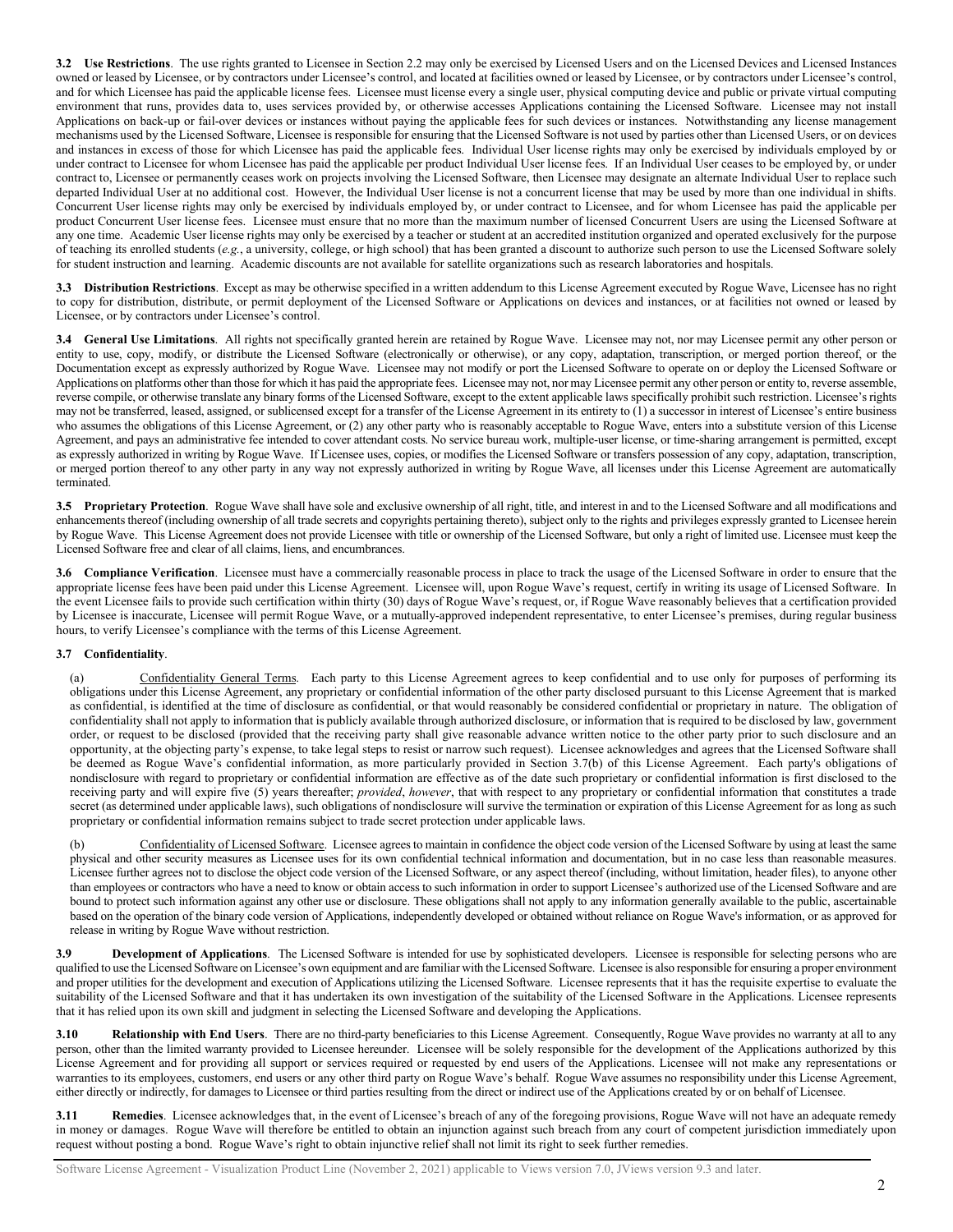**4 MAINTENANCE AND SUPPORT OF LICENSED SOFTWARE**. Rogue Wave, or its authorized resellers, shall provide Maintenance and Support on the Licensed Software at the level and for the period for which Licensee has paid the applicable fees as specified on the applicable Order. Maintenance and Support services provided by Rogue Wave are provided in accordance with Rogue Wave's standard maintenance and support and obsolescence policies, which are subject to change. Maintenance and Support is limited to platforms listed on Rogue Wave's current product support matrix, which is also subject to change. Licensee is responsible for ensuring that its environment is on the current product support matrix. Off-matrix support is available from Rogue Wave for an additional fee.

**5 FEES AND PAYMENT**. License fees and Maintenance and Support fees will be as set forth on the applicable Order. All license fees and Maintenance and Support fees that are invoiced to Licensee will be payable by Licensee in United States Dollars, unless otherwise set forth on the Order. All invoices shall be due and payable within thirty (30) days after the invoice date. If Licensee fails to pay any amounts due under this Agreement by the due date, Rogue Wave will have the right to charge interest at a rate equal to the lesser of 1.5% per month, or the maximum rate permitted by applicable law, until Licensee pays all amounts due. Licensee is required to pay any sales, use GST, value-added withholding, or similar taxes or levies, whether domestic or foreign, other than taxes based on the income of Rogue Wave. Rogue Wave may adjust the fees charged to Licensee hereunder on notice (electronic notice is sufficient) delivered to Licensee at least forty-five (45) days prior to the end of the then-current subscription term, or Maintenance and Support term (and such fees will take effect beginning on the start of the next term). Notwithstanding the foregoing, Rogue Wave may increase the fees for any term over the fees from the preceding term by the greater of 5% and CPI. Except as expressly set forth in Section 6.1, all fees are non-refundable.

# **6 LIMITED WARRANTY, DISCLAIMER AND LIMITATION OF LIABILITY.**

**6.1 Limited Warranty**. Rogue Wave warrants to Licensee and for Licensee's benefit only that the unaltered Licensed Software, when used as permitted under the License Agreement and in accordance with the instructions in the Documentation, will operate substantially as described in the Documentation for a period of thirty (30) days from the date of delivery (the "Software Warranty Period"). Rogue Wave does not warrant that use of the Licensed Software will be uninterrupted or error-free, that all errors will be corrected, or that use of the Licensed Software will meet Licensee's needs. Rogue Wave will, at its own expense and as its sole obligation and Licensee's sole and exclusive remedy for any breach of this warranty, use commercially reasonable efforts to correct any reproducible error in the Licensed Software reported to Rogue Wave by Licensee in writing during the Software Warranty Period; provided, however, that no such error correction provided to Licensee will extend the original Software Warranty Period. If Rogue Wave determines that it is unable to correct the error, Rogue Wave may, upon approval by Licensee, refund to Licensee the fees paid by the Licensee for the defective Licensed Software and terminate the License Agreement and all licenses granted herein. In the event Licensee does not approve of such refund and termination of the License Agreement, Licensee will be entitled to keep the Licensed Software and use it pursuant to the licenses granted herein; provided, however, that Rogue Wave will not be obligated to provide Maintenance and Support for the Licensed Software that is impacted by the reported defect.

**6.2 Exclusions**. The limited warranty set forth above will not apply to defects resulting from, or because of, modifications made to the Licensed Software by anyone other than Rogue Wave, misuse, failure of media not furnished by Rogue Wave, operation with media, software or equipment not authorized by Rogue Wave in the Documentation or not meeting or not maintained in accordance with the supplier's specifications, or causes other than ordinary use. The warranty set forth above will not be enlarged, diminished or affected by, and no obligation or liability will arise from, Rogue Wave's rendering of technical advice, assistance, or service in connection with Licensee's selection or use of the Licensed Software. Certain open source or other-vendor software may be distributed with the Licensed Software or recommended in connection with its installation and use. Such products are provided or recommended for Licensee's convenience only. Rogue Wave makes no representation or warranty of any kind regarding such products. Rogue Wave offers no support for such products and shall have no liability associated with their use. Licensee's use of these products shall be in accordance with the licenses for such products, copies of which are included with the products and/or in the Rogue Wave documentation.

**6.3 DISCLAIMER**. EXCEPT FOR THE LIMITED WARRANTY SET FORTH IN SECTION 6.1 ABOVE, THE LICENSED SOFTWARE IS PROVIDED "AS IS," WITHOUT REPRESENTATIONS OR WARRANTIES OF ANY KIND. ROGUE WAVE SPECIFICALLY DISCLAIMS ALL OTHER PROMISES, REPRESENTATIONS OR WARRANTIES, EXPRESS OR IMPLIED, INCLUDING, BUT NOT LIMITED TO, THE IMPLIED WARRANTIES OF MERCHANTABILITY, FITNESS FOR A PARTICULAR PURPOSE, TITLE AND NON-INFRINGEMENT, AND ANY IMPLIED WARRANTY ARISING FROM COURSE OF PERFORMANCE OR COURSE OF DEALING.

**6.4 LIMITATION OF LIABILITY**. THE CUMULATIVE LIABILITY OF ROGUE WAVE TO LICENSEE FOR ALL CLAIMS RELATING TO THE LICENSED SOFTWARE AND THIS LICENSE AGREEMENT, INCLUDING ANY CAUSE OF ACTION SOUNDING IN CONTRACT, TORT, OR STRICT LIABILITY, SHALL NOT EXCEED THE TOTAL AMOUNT OF ALL LICENSE FEES PAID TO ROGUE WAVE HEREUNDER. THIS LIMITATION OF LIABILITY IS INTENDED TO APPLY WITHOUT REGARD TO WHETHER OTHER PROVISIONS OF THIS LICENSE AGREEMENT HAVE BEEN BREACHED OR HAVE PROVEN INEFFECTIVE. ROGUE WAVE SHALL HAVE NO LIABILITY FOR LOSS OF DATA OR DOCUMENTATION, IT BEING UNDERSTOOD THAT LICENSEE IS RESPONSIBLE FOR REASONABLE BACK-UP PRECAUTIONS. IN NO EVENT SHALL ROGUE WAVE BE LIABLE FOR ANY LOSS OF PROFITS; ANY INCIDENTAL, SPECIAL, EXEMPLARY, OR CONSEQUENTIAL DAMAGES; OR ANY CLAIMS OR DEMANDS BROUGHT AGAINST LICENSEE, EVEN IF ROGUE WAVE HAS BEEN ADVISED OF THE POSSIBILITY OF SUCH CLAIMS OR DEMANDS. THIS LIMITATION UPON DAMAGES AND CLAIMS IS INTENDED TO APPLY WITHOUT REGARD TO WHETHER OTHER PROVISIONS OF THIS LICENSE AGREEMENT HAVE BEEN BREACHED OR HAVE PROVEN INEFFECTIVE. LICENSEE MAY HAVE ADDITIONAL RIGHTS UNDER CERTAIN LAWS (E.G., CONSUMER LAWS) THAT DO NOT ALLOW THE EXCLUSION OF IMPLIED WARRANTIES, OR THE EXCLUSION OR LIMITATION OF CERTAIN DAMAGES. IF SUCH LAWS APPLY, CERTAIN EXCLUSIONS OR LIMITATIONS MAY NOT APPLY TO LICENSEE; HOWEVER, ALL OTHER RESTRICTIONS AND LIMITATIONS SHALL REMAIN IN EFFECT.

**7 INDEMNIFICATION**. Rogue Wave agrees to defend Licensee from and against any third party claims alleging that the Licensed Software furnished and used within the scope of this Agreement infringes or misappropriates a U.S. patent issued as of the Effective Date, copyright, trademark or trade secret and will pay all final judgments awarded or settlements entered into on such claims. The foregoing indemnity obligation shall not extend to any claims of infringement arising out of or related to (i) a modification of a Licensed Software by anyone other than Rogue Wave or its duly authorized agent; (ii) the incorporation into the Licensed Software of any information provided by or requested by Licensee; (iii) a combination of the Licensed Software with any third party software or equipment not specified in the Documentation and where such combination is the cause of such infringement; or (iv) the use of a version of a Licensed Software other than the then-current version if the infringement would have been avoided by using of the then-current version. In the event the Licensed Software is held or is believed by Rogue Wave to infringe, Rogue Wave may, at its sole option and expense, elect to (a) modify the Licensed Software so that it is non-infringing; (b) replace the Licensed Software with noninfringing Licensed Software which is functionally equivalent; (c) obtain a license for Licensee to continue to use the Licensed Software as provided hereunder; or if none of (a), (b), or (c) is commercially reasonable, then (d) terminate the license for the infringing Licensed Software and refund the license fees paid for that Licensed Software, prorated over a five (5) year term from the Effective Date. THIS SECTION 7 STATES ROGUE WAVE'S ENTIRE LIABILITY AND LICENSEE'S SOLE AND EXCLUSIVE REMEDY FOR ANY INFRINGEMENT OF THIRD PARTY PROPRIETARY RIGHTS OF ANY KIND. Rogue Wave's indemnification obligations under this Section 7 are conditioned upon the Licensee: (x) giving prompt notice of the claim to Rogue Wave; (y) granting sole control of the defense or settlement of the claim or action to Rogue Wave; and (z) providing reasonable cooperation to Rogue Wave and, at Rogue Wave's request and expense, assistance in the defense or settlement of the claim.

## **8 TERMINATION**.

8.1 **Term**. The term of this License Agreement will begin as of the date that Licensee receives the Licensed Software and will remain in effect perpetually unless terminated under this Section 8. If Licensee is licensing the Licensed Software on a subscription basis, then each Order will have the initial subscription term set forth thereon. Upon termination of the initial subscription term, each Order will automatically renew for successive renewal subscription terms of equal length to its initial subscription term, unless the parties agree in writing to modify the successive subscription term prior to the expiration of the then-current subscription term, or one party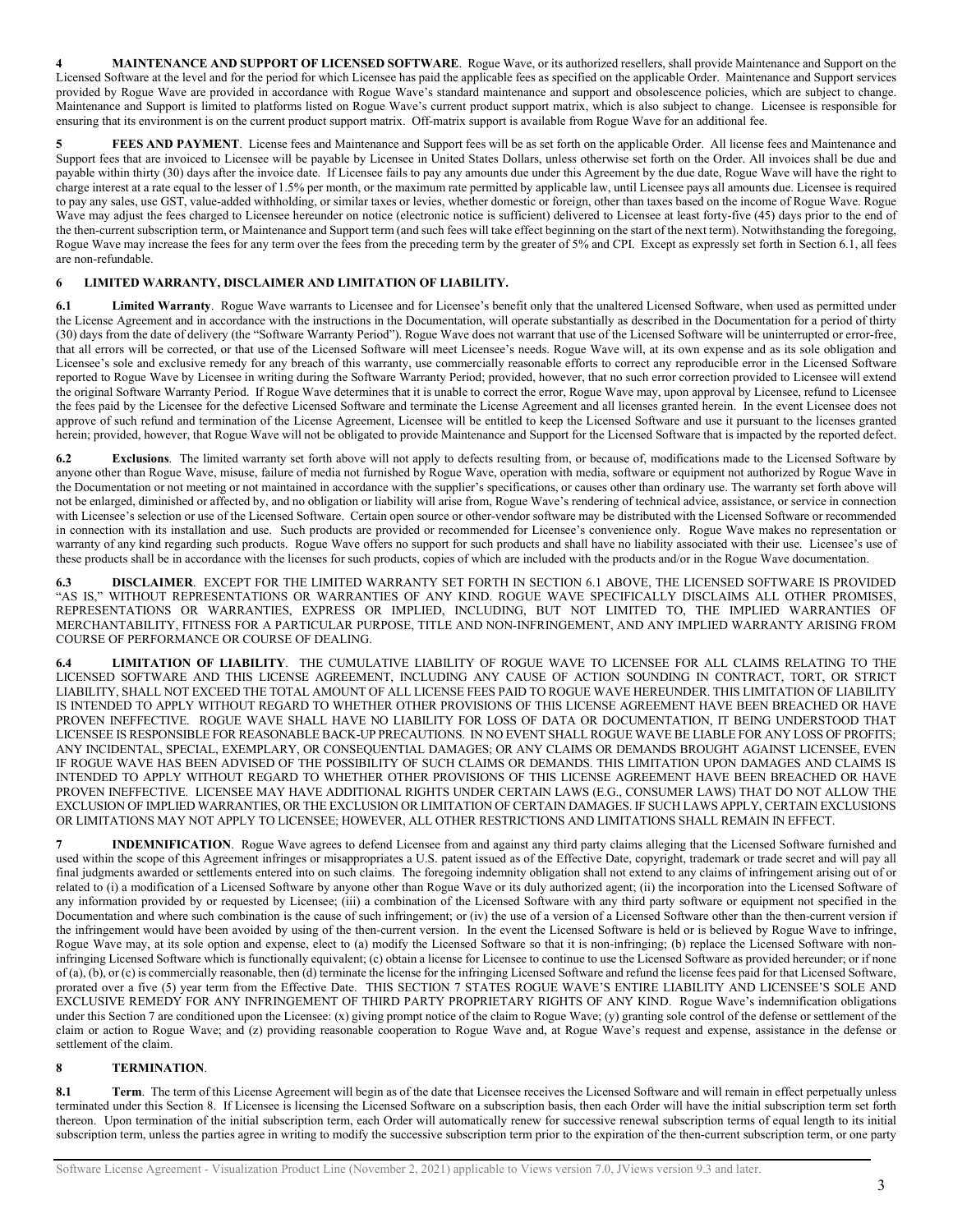provides the other party with written notice of non-renewal at least forty-five (45) days prior to the expiration of the then-current subscription term. If no initial subscription term is set forth in an Order, the initial subscription term for such Order will be one (1) year.

**8.2 Termination for Cause**. Either party may terminate this Agreement if the other party (a) fails to cure any material breach of this Agreement within thirty (30) days after written notice (ten (10) days in the case of non-payment or in the event Licensee breaches any license or use restrictions) (provided that, in the event of Licensee's notice of breach by Rogue Wave, such notice must (i) be sufficiently detailed for Rogue Wave to verify and remedy the issue and (ii) expressly state the intent to terminate); (b) ceases operation without a successor; or (c) seeks protection under any bankruptcy, receivership, trust deed, creditors' arrangement, composition, or comparable proceeding, or if any such proceeding is instituted against that party (and not dismissed within ninety (90) days thereafter). With respect to Licensee's breach of its payment obligations, or any license or use restrictions, electronic notice to Licensee is sufficient hereunder. Termination of this Agreement will automatically terminate all Orders.

**8.3 Effect of Termination**. Upon termination of the License Agreement for any reason the following terms shall apply: (a) all rights granted under this License Agreement will immediately terminate and Licensee must immediately stop all use of the Licensed Software; (b) Licensee must return to Rogue Wave or destroy all copies of the Licensed Software provided to or made by or on behalf of Licensee, and will, within ten (10) days after the effective date of termination, provide Rogue Wave with written certification that all such copies have been returned or destroyed; and (c) all provisions of this License Agreement with the exception of the licenses granted in Section 2 and Maintenance and Support obligations set forth in Section 4 will survive termination of this License Agreement for any reason. Termination of the License Agreement will not affect Licensee's obligation to pay all amounts accrued hereunder prior to the effective date of termination or for continued use after termination of the License Agreement. Licensee agrees that the termination of this Agreement by Rogue Wave can never entail liability for Rogue Wave to pay damages to Licensee for anticipated or missing profits that could otherwise have arisen through Licensee's use of the License.

## **9 MISCELLANEOUS**.

**9.1 Severability**. If any term or provision of the License Agreement is found to be invalid under any applicable statute or rule of law, then, that provision notwithstanding, the License Agreement will remain in full force and effect, and in such event, such provision will be changed and interpreted so as to best accomplish the objectives of such unenforceable or invalid provision within the limits of applicable law or applicable court decisions.

**9.2 Force Majeure**. Neither party will be deemed to be in breach of this Agreement, nor otherwise liable to the other, by reason of any delay in performance or non-performance of any of its obligations under this Agreement arising out matters beyond the reasonable control of a party, including, war, strikes, lock outs, or industrial disputes (except in relation to a party's own workforce), outbreak of hostilities, riots, civil disturbances, pandemics, epidemics, or quarantines, acts or orders of any government department or constituted body, fire, explosion, earthquake, flood, acts of God, or acts of terrorism; *provided, however*, that no event will be treated as beyond the reasonable control of a party if it is attributable to a willful act or omission by such party, or any failure by such party to take reasonable precautions or any failure to mitigate or take reasonable steps to overcome such event. If the performance of the impacted party is prevented for a period of thirty (30) days or more, the party not affected may terminate this Agreement upon providing seven (7) days' advance written notice.

**9.3 Governing Law/Forum Selection**. This License Agreement and any claim, cause of action or dispute arising out of, or related thereto, shall be governed by and construed in accordance with the laws of the State of Delaware, regardless of Licensee's country of origin or where Licensee uses the licenses from, without giving effect to any conflict of law principles, which would result in the application of the laws of a jurisdiction other than the State of Delaware. Any dispute, claim, or controversy arising out of, connected with, or relating to this License Agreement, the Licensed Software, or any use related thereto, will be submitted to the sole and exclusive jurisdiction of the competent court located in State of Delaware. The 1980 United Nations Convention on Contracts for the International Sale of Goods, any state's enactment of the Uniform Computer Information Transactions Act, and the United Nations Convention on the Limitation Period in the International Sale of Goods, and any subsequent revisions thereto, do not apply to this License Agreement.

**9.4 No Joint Venture**. Nothing contained in the License Agreement will be construed so as to make the parties partners or joint venturers or to permit either party to bind the other party to any agreement or purport to act on behalf of the other party in any respect.

**9.5 Waiver and Modifications**. Failure by either party to enforce any rights under this License Agreement will not be construed as a waiver of such rights, and a waiver by either party of a default hereunder in one or more instances will not be construed as constituting a continuing waiver or as a waiver in other instances. No modification of this License Agreement shall be binding unless it is in writing and is signed by an authorized representative of the party against whom enforcement of the modification is sought.

**9.6 Import/Export Law**. Licensee may not import, use or otherwise export or re-export the Licensed Software except as authorized by United States law and the laws of the jurisdiction in which the Licensed Software was obtained.

**9.7 Taxes**. License fees and Maintenance and Support fees are exclusive of, and Licensee will pay, all shipping charges and all taxes, duties and other charges or fees imposed by governmental authorities arising out of the License Agreement or the use of the Licensed Software by Licensee. In addition, if any Licensed Software will be delivered to points outside of the United States, all export duties, import duties, tariffs, value added taxes, licenses and other similar taxes, duties and fees will be paid by Licensee. If Licensee is required by the laws of any jurisdiction to deduct or withhold from any payment to Rogue Wave any income taxes which may be levied against Rogue Wave, then Licensee's payment shall be increased to an amount equal to the pre-tax payment due divided by a factor equal to one minus the applicable foreign tax rate. The tax shall then be applied to and deducted from the increased payment.

**9.8 U.S. Government Rights**. The Licensed Software is a "commercial item" as that term is defined at 48 C.F.R. 2.101, consisting of "commercial computer software" and "commercial computer software documentation" as such terms are used in 48 C.F.R. 12.212. Consistent with 48 C.F.R. 12.212 and 48 C.F.R. 227.7202-1 through 227.7202-4, all U.S. Government end users acquire the Licensed Software with only those rights set forth in this License Agreement. The software licensed to civilian agencies is licensed with Restricted Rights pursuant to FAR 52.227-19.

**9.9 Assignment**. This License Agreement, or any of your rights and obligations under this License Agreement, cannot be assigned or otherwise transferred in whole or in part, and any such attempted assignment or transfer by Licensee in violation of the foregoing will be null and void.

**9.10 Entire Agreement.** This License Agreement, including all invoices hereunder, constitutes the sole and entire agreement of the parties with respect to the subject matter hereof and supersedes and cancels any prior and contemporaneous oral or written proposals, promises, or agreements. There are no promises, covenants or undertakings other than those expressly set forth in this License Agreement. If Licensee issues a Licensee purchase order, or any other Licensee-generated documentation, and the terms and conditions conflict with this License Agreement, the terms and conditions contained in this License Agreement, including all invoices incorporated hereunder, will control. For purposes of clarity, no terms or conditions, including any pre-printed or boilerplate terms and conditions, stated in any Licensee purchase order, or in any other Licensee documentation, will be incorporated into or form any part of this License Agreement, and all such terms or conditions will be null and void and of no force and effect.

**9.11 English Language**. The parties hereto have expressly required that the present License Agreement be drawn up in the English language. / Les parties présentes ont expressément exigé que la présente Convention soit rédigée en langue anglaise.

**10 EVALUATION LICENSE**. The terms of this Section 10 shall solely apply to Licensed Software licensed for purposes of Evaluation (the "**Evaluation Software**"). The terms of Sections 2, 6.1, 6.2, 6.3 and 8 shall not apply to the parties' rights and obligations with respect to Evaluation Software.